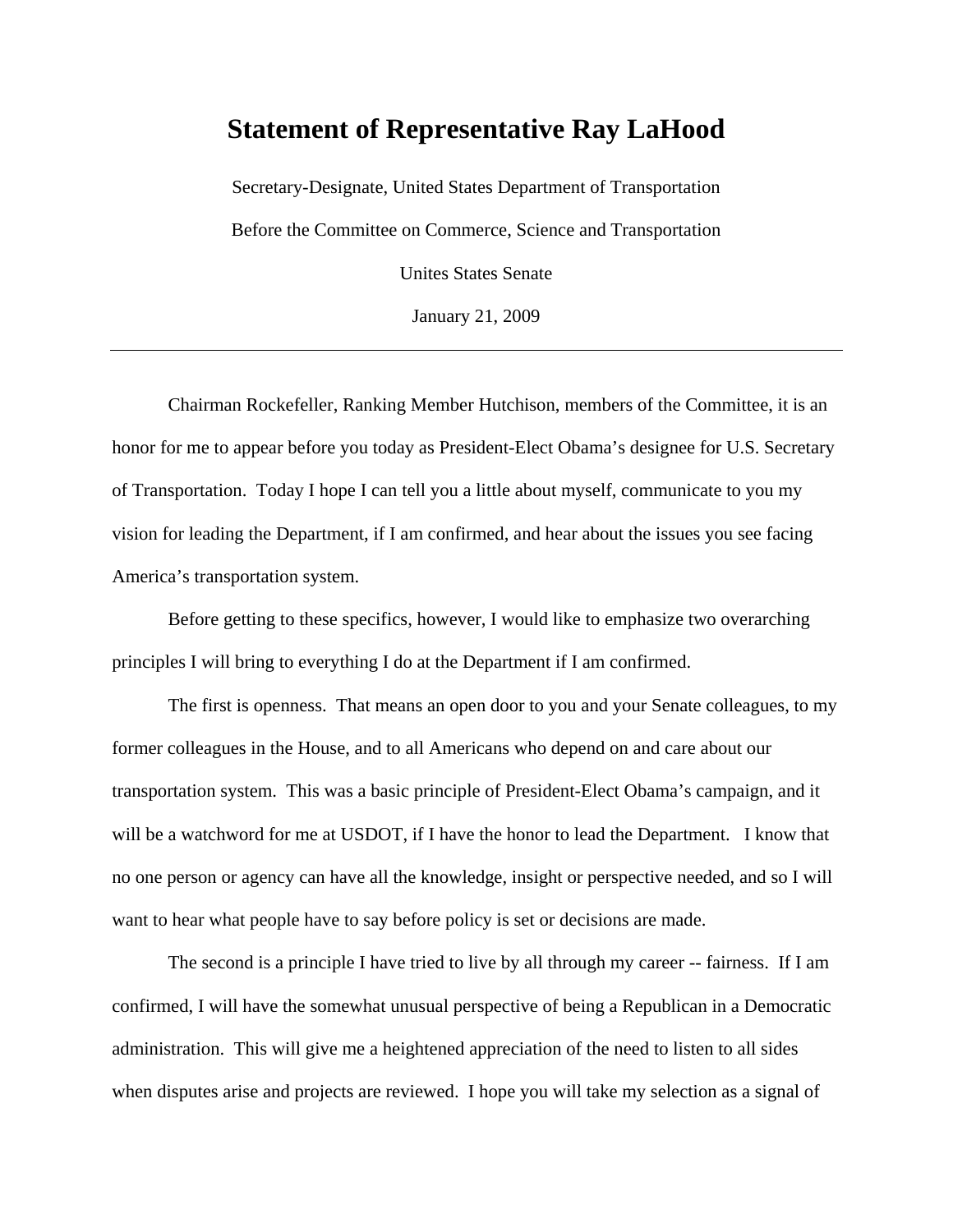the President-elect's commitment to focusing his energies on policy rather than partisanship. I think we all recognize that there are no Republican or Democratic transportation issues; these are national issues that affect us all.

While my primary mission if I am confirmed will be to bring President-Elect Obama's priorities to the Department and see them effectively implemented, I will do so always with a commitment to fairness, across regional lines, across party lines, and between people who come to the issues with different perspectives.

Now a little about myself. For the last 14 years I have had the honor of representing my home town of Peoria and the 20 counties of the  $18<sup>th</sup>$  district of Illinois in the U.S. House of Representatives – a community previously represented by, among others, Abraham Lincoln and Everett Dirksen. I served on the Transportation and Infrastructure Committee for 6 years and on the Appropriations Committee after that. Before being elected to Congress, I worked for the previous representative for the  $18<sup>th</sup>$  district, Republican Leader Bob Michel, who I'm sure many of you know. I also served in the Illinois House of Representatives. In one form or another I have worked in government for more than 30 years.

As I said before, my primary goal at the Department, if confirmed, will be effective implementation of President-elect Obama's national priorities for transportation. In doing this I will work closely with Congress and the nation's Governors and local elected officials. As I see it, this will require a strong focus in at least four areas.

First is the economy. I do not need to tell anyone here about the severe economic challenges we face – more than a million jobs lost in 2008 and unfortunately more to come in 2009. The President-elect and the members of his economic team have spoken extensively about the need for quick action, and the economic recovery and renewal plan currently under

2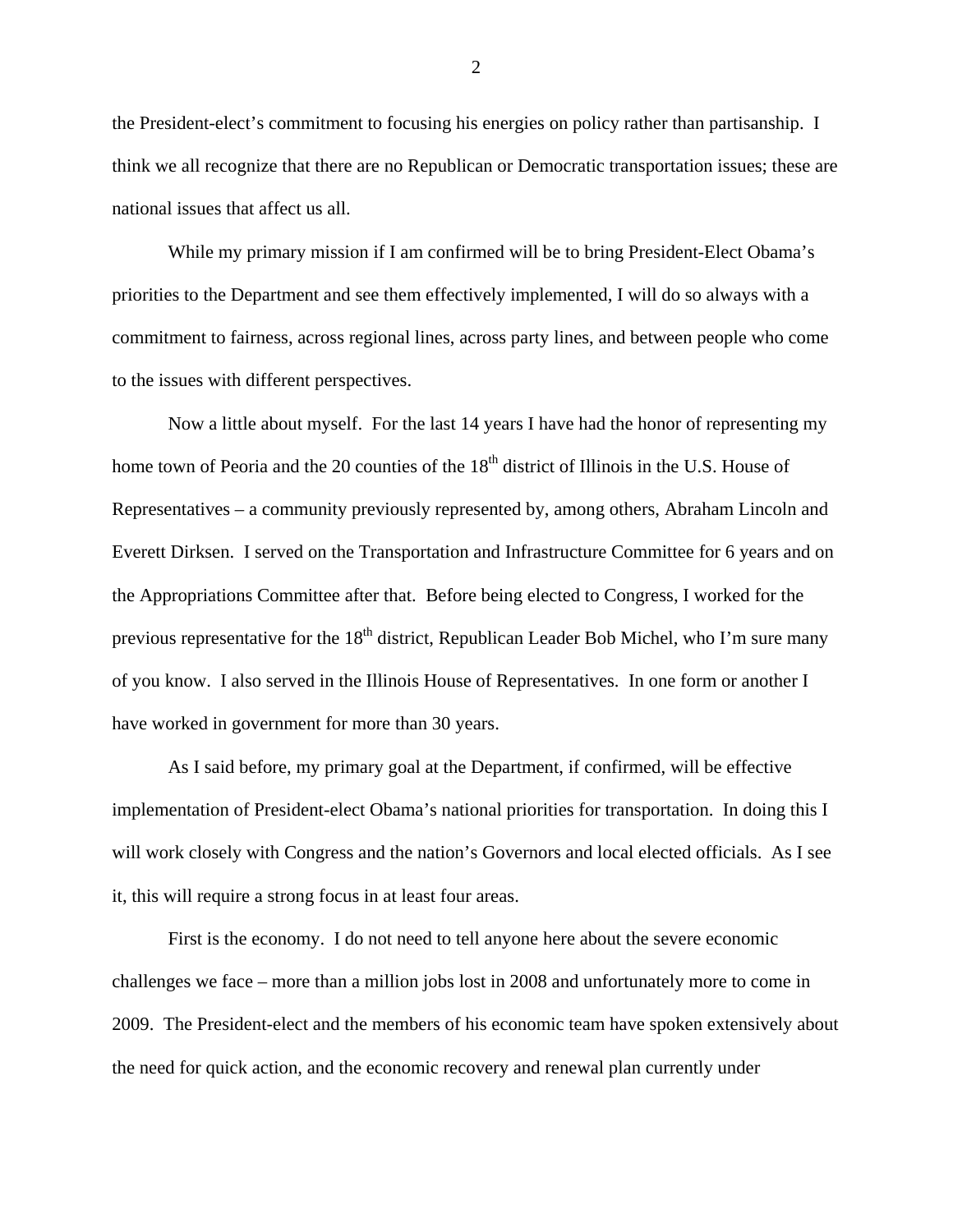discussion responds directly to this need. Transportation infrastructure is a substantial part of that plan, and one of my first and most important tasks, if confirmed, will be to manage the effective use of those funds.

But job creation cannot be the only goal for these investments. As we attend to our immediate challenges, we must keep watch on longer term results. The most compelling reason for infrastructure investment is the lasting economic and social benefit it brings over decades and even generations. Indeed, much of our economic success in recent decades has been built on the wise infrastructure investments made by our predecessors. And so at a minimum, we cannot let the assets we inherited fall apart. Accordingly, I am committed to supporting investments that will help bring the country's transportation assets up to a state of good repair.

Even as we repair what we have, we must begin shaping the economy of the coming decades by building new infrastructure. We need to leave something of value to those who come after us. This work must be done with an eye toward our competitive position in the world, by investing in things like better freight movement.

But it must also recognize a second major policy focus: our transportation system and the development it enables must be sustainable. We must acknowledge the new reality of climate change. This has implications for all areas; investments in intercity rail and mass transit, as called for in the economic recovery and reinvestment plan, are part of the equation, but only part. Sustainability must be a principle reflected in all our infrastructure investments, from highways and transit to aviation and ports. President-Elect Obama is committed to this principle and so am I.

Third is a strong focus on people and the communities where they live and work. This can take many forms. In aviation, it means a commitment to the end user of our aviation system:

3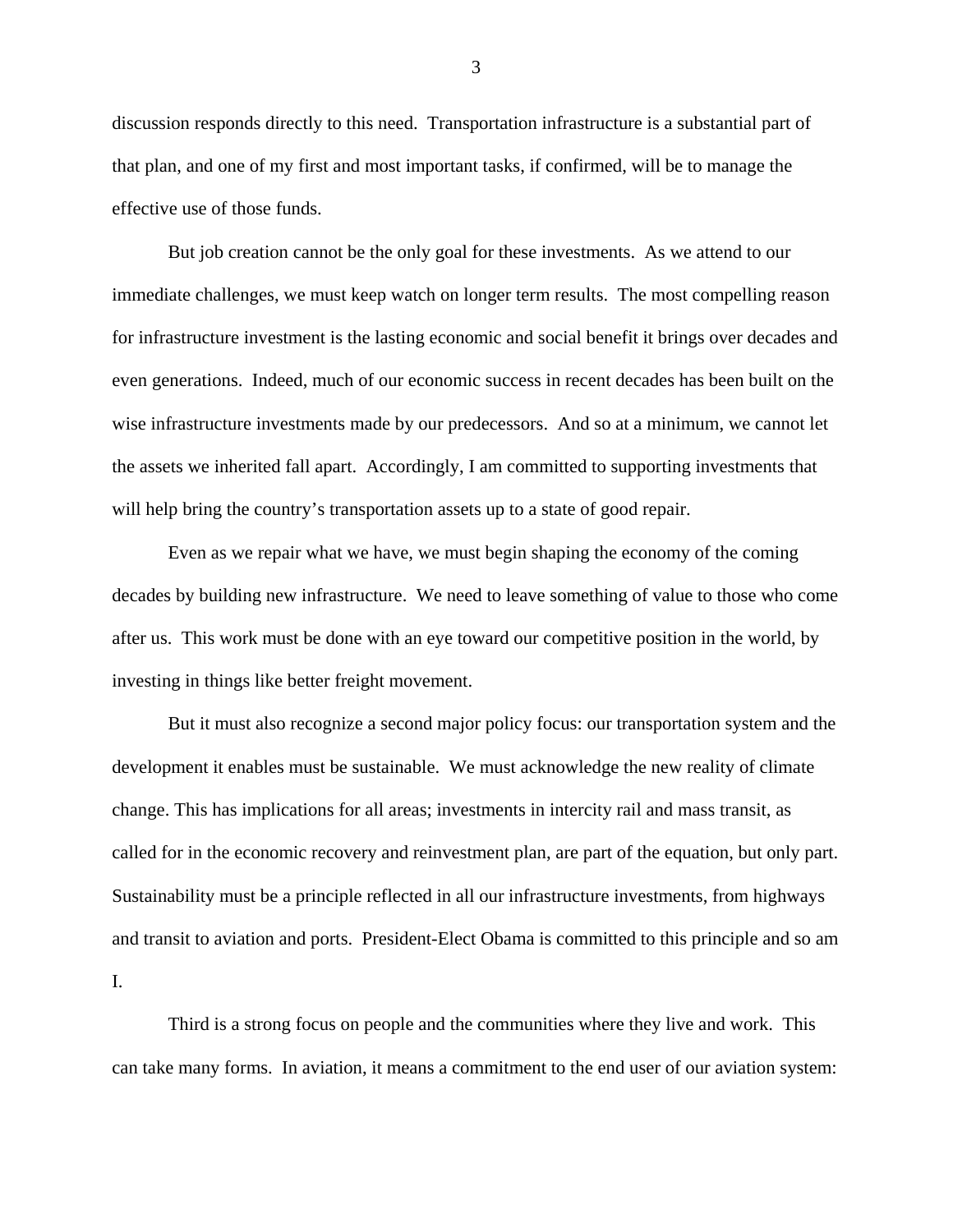the passenger. An aviation system that focuses on the safety, convenience and confidence of the traveling public will be a successful system.

In our surface transportation programs, it implies a commitment to the principles that some refer to as livability; that is, investing in a way that recognizes the unique character of each community. The era of one-size-fits-all transportation projects must give way to one where preserving and enhancing unique community characteristics, be they rural or urban, is a primary mission of our work rather than an afterthought.

And finally, I am mindful that safety – on the road, on the rails, in the air, and on the water – has always been and must continue to be the central focus of the Department of Transportation. This goal must guide everything done by both the leadership of the Department and its workforce, who will be our partners in everything we do. I know the Committee established this goal when it worked to create the Department and has been dedicated to the success of the safety mission throughout its history. If confirmed, you can rely on me for the same dedication.

 These four areas – economic health, sustainability, a focus on people and communities, and safety – will be major priorities for me if I am confirmed because I believe a transportation system that meets these goals is vital to our long term national interest. The tools the Congress has given to the Department vary – from grants, to regulation, to research and technology, to informing the public on issues. In every case, I will seek to use those tools to pursue these goals.

But whatever our goals may be, we will not achieve them unless our policy and investment decisions are driven by outcomes. A key challenge for those who craft and manage the nation's transportation programs – that is, all of us here today – will be to link decisionmaking to performance at all levels. This will require a new commitment to measuring

4